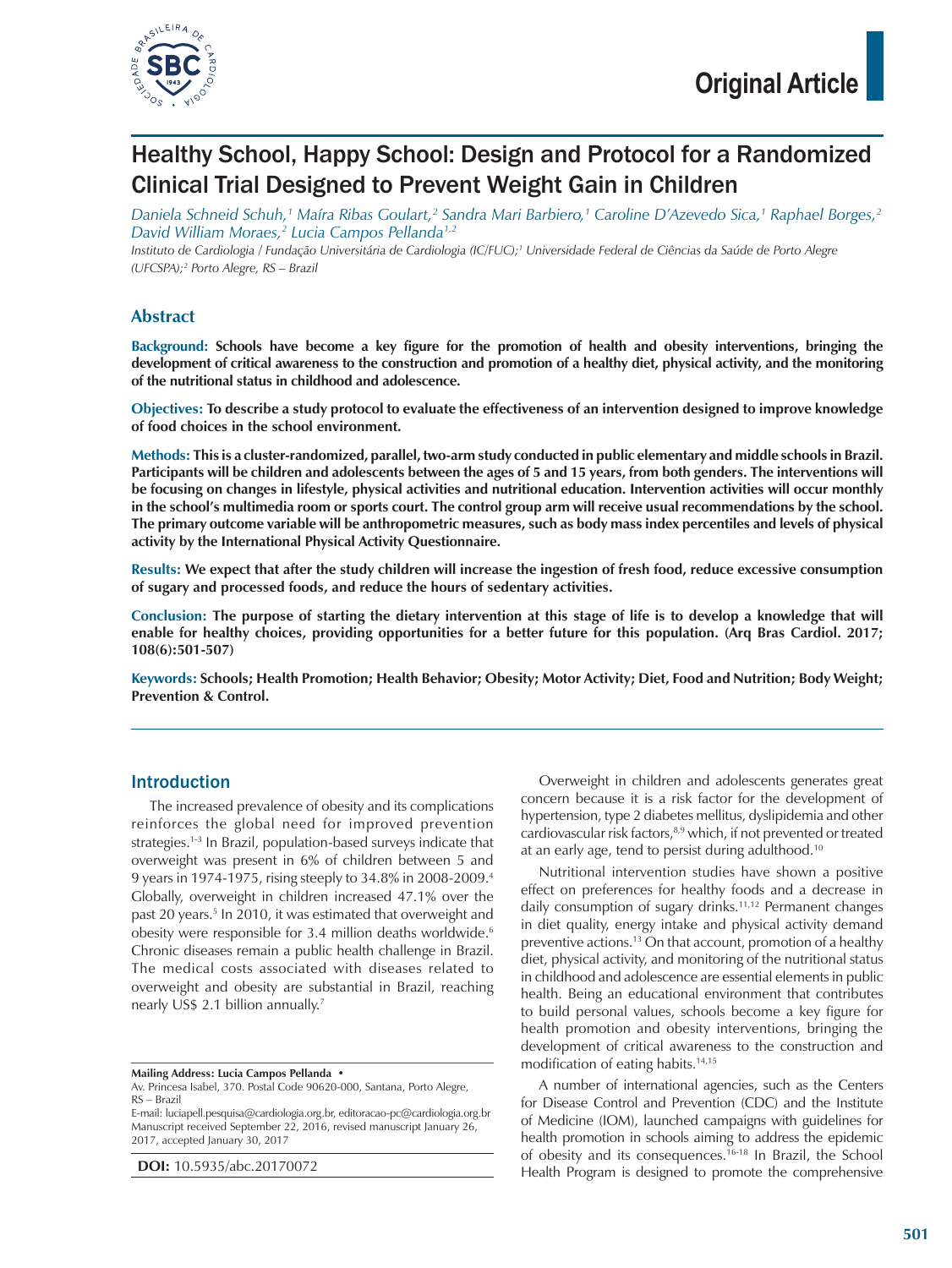health care of public school students and is structured in four blocks that seek to: assess health conditions; perform actions of prevention and promotion of health conditions; promote continuing education for professionals and the young; present evaluation and monitoring of health conditions of the students. The responsibility for planning and carrying out these actions is upon the primary care health team, and the objective is to integrate the educational system and the Brazilian Unified Health System (SUS).<sup>19</sup> However, this government action does not have coverage of all schools in the country yet.

In order to implement educational interventions in a large scale, it is important to adequately test their effectiveness. It is also important to look for simple and low-cost alternatives that can reach the largest possible number of schools. Improving the knowledge about food choices may be an important basis for children to acquire and maintain a healthy lifestyle from an early age, and possibly to sustain these healthy habits in subsequent stages of life.

Thus, the purpose of this study protocol is to evaluate the effectiveness of an intervention designed to improve knowledge of food choices in the school environment.

# **Methods**

This protocol is reported according to the SPIRIT (Standard Protocol Items: Recommendations for Interventional Trials) statement.

# Study design

# **Overview**

This is a cluster-randomized parallel two-arm study conducted in Brazil. The units of observation are individual children, and the units of randomization are schools. Randomization will be performed at the school level to avoid contamination. After the baseline assessment, enrolled schools are randomized to one of two study arms: the intervention arm focusing on changes in lifestyle, and the control group arm, that receives usual recommendations by the health care team. A summary of the study design, interventions and timelines is shown in Figure 1.

The primary outcome for the participants is change in body mass index ( $BMI = kg/m<sup>2</sup>$ ), and the secondary outcomes are behaviors related to healthy eating, increased preferences for fruits and vegetables, increased physical activity and reduced screen time. The Institutional Research Ethics Committee approved the protocol for the study, which is registered in the Brazilian Registry of Clinical Trials, Register Number RBR-97bztb, and named "Intervention program for health promotion in schools of public elementary school in the state of Rio Grande do Sul: randomized clinical study". The Universal Trial Number of this study is U1111-1155-7731.

# **Inclusion criteria**

Children between the ages of 5 and 15 years, from both genders, enrolled in the public schools participating in this study, attending from the 1st to the 9th grades of the elementary and middle school will be eligible for the study (Table 1). The child and parent(s) or legal guardian(s) are required to sign the assent term and the informed consent.

# **Exclusion criteria**

Children are excluded if they have conditions or other circumstances that could interfere with participation in the measurements or the interventions or if the parent does not give or is unable to give consent or the child does not assent. Participants are also excluded if they do not complete baseline assessments in 3 weeks.

# **Screening and recruitment**

The screening and recruitment activities will be developed during the course of 4 weeks. During the first week, the school electronic files of student enrollment will be consulted to identify potential participants (the eligibility criteria can be seen in Table 1). During the following two weeks, recruitment letters will be sent to the student's guardians, with explanation of the study and attached Informed Consent Form. During the fourth week, individuals who agree to participate in the study will undergo anthropometric assessment, provided that there is no impediment for physical evaluation.

# **Randomization**

Cluster randomization will be performed with distribution of two schools for the control group and two schools for the intervention group. A biostatistician who does not have direct contact with study participants will generate the random allocation sequences using a computerized random number generator. After the inclusion of each cluster, the allocation of that particular cluster will be provided to the study coordinator. Due to the characteristics of the intervention, it is not possible to mask participants or interventionists to group assignment. There will be no crossover between study arms, but the intervention will be offered to the control group at the end of the study, if proved to be effective.

# **Assessments**

Measures are conducted at baseline (month one) and posttreatment (month 9).

# **Anthropometric measures**

Weighing electronic scales with a maximum capacity of 150 kg and precision of 100 g, properly checked for tare weight, will be used for weight measures. The individual will be weighted barefoot and wearing light clothes. A metallic measuring tape with a capacity of 2 m/0.1 cm, set in an existing flat wall in the room, will be used to measure height, with the individual in the upright position, during maximum inspiration, barefoot and with empty pockets. These data will be used for the following calculation of BMI, obtained by weight, measured in kilograms, divided by the square of the height, measured in meters (kg/m<sup>2</sup>). That will be calculated and nutritional status will be classified, both using the *Anthro Plus* software, according to the reference of the World Health Organization (WHO) 2006/2007.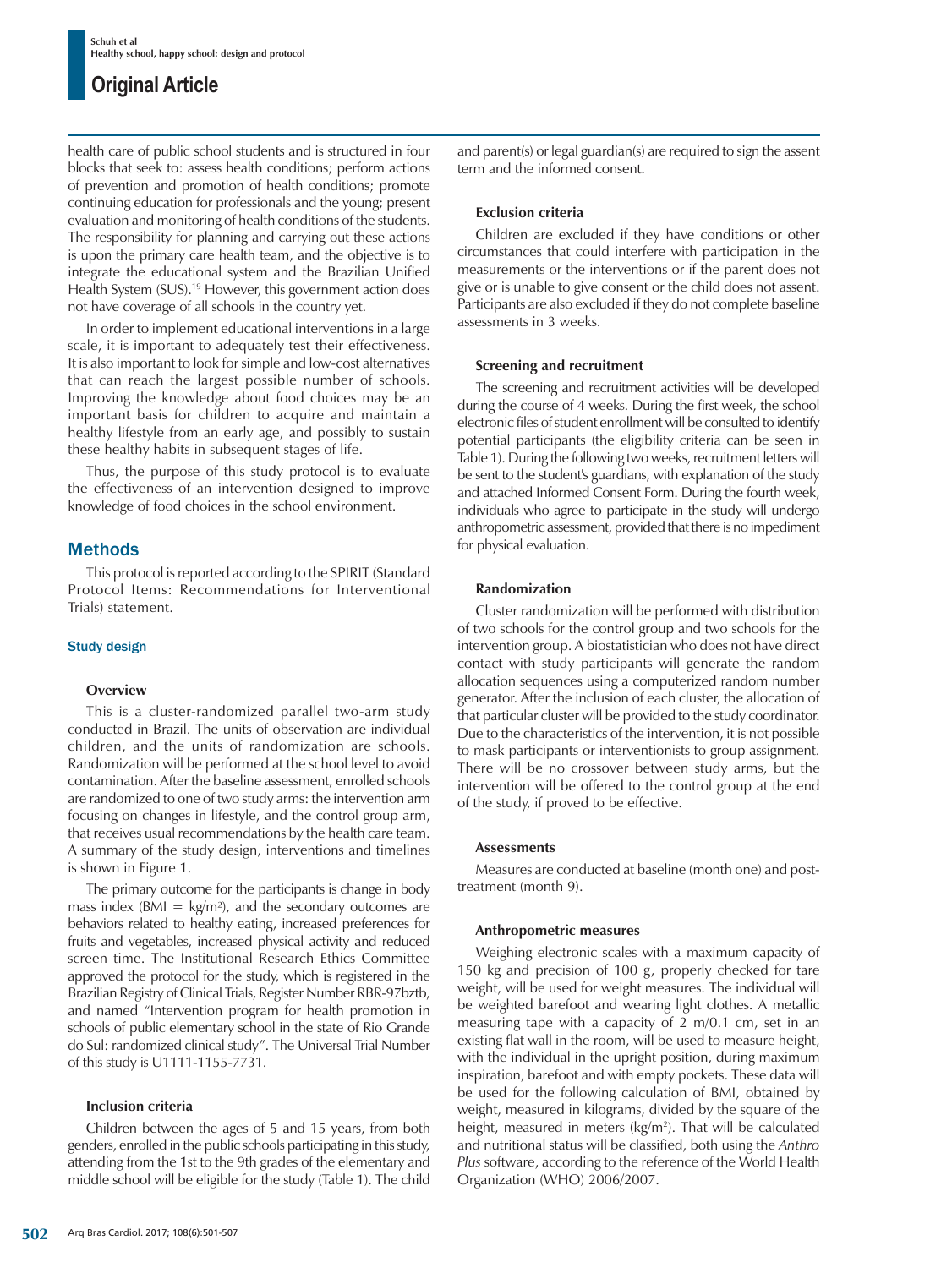

**Figure 1 –** *Flowchart of the study phases (enrolment, intervention allocation, and final assessments).*

#### **Table 1 – Inclusion criteria and assessment methods.**

| Inclusion criteria                                                                                                                                                     | Assessment method        |
|------------------------------------------------------------------------------------------------------------------------------------------------------------------------|--------------------------|
| Age 5-15 years                                                                                                                                                         | In person screening      |
| Enrolled in one of the participant schools, attending a course from the 1 <sup><math>st</math></sup> to the 9 <sup>th</sup> grade of the elementary and middle school. | Electronic school review |
| Agreeing to participate in all the meetings of the study                                                                                                               | In person screening      |

#### **Dietary intake**

The collection of dietary data, referring to the eating habits of the participants, will be assessed by a Food Frequency Questionnaire (FFQ),<sup>20</sup> previously validated for the study population, designed to collect information on the frequency of food consumption and/or food groups for further association with other study variables, such as lifestyle and anthropometric measurements.

#### **Physical activity**

International Physical Activity Questionnaire (IPAQ)21,22 will be used for all ages to classify the level of physical activity, in spite of the fact this instrument has being validated only for adults and adolescents, since there is not yet a validated questionnaire that can suit the needs of this study and adequately classify physical activity levels in Brazilian children.

### **Screen Time**

Screen time refers to the amount of time individuals spend in front of television, video games and computer, and is considered to be a sedentary activity. It will be measured by hours per day and number of days in the week of screen time.

#### **Knowledge of healthy habits**

The acquisition of knowledge about healthy habits will be evaluated through a questionnaire validated for age, $23$ consisted of knowledge about food and healthy activities in daily life.

#### **Demographics measures**

During baseline assessment, parents will be asked about a series of demographic data included in the Brazilian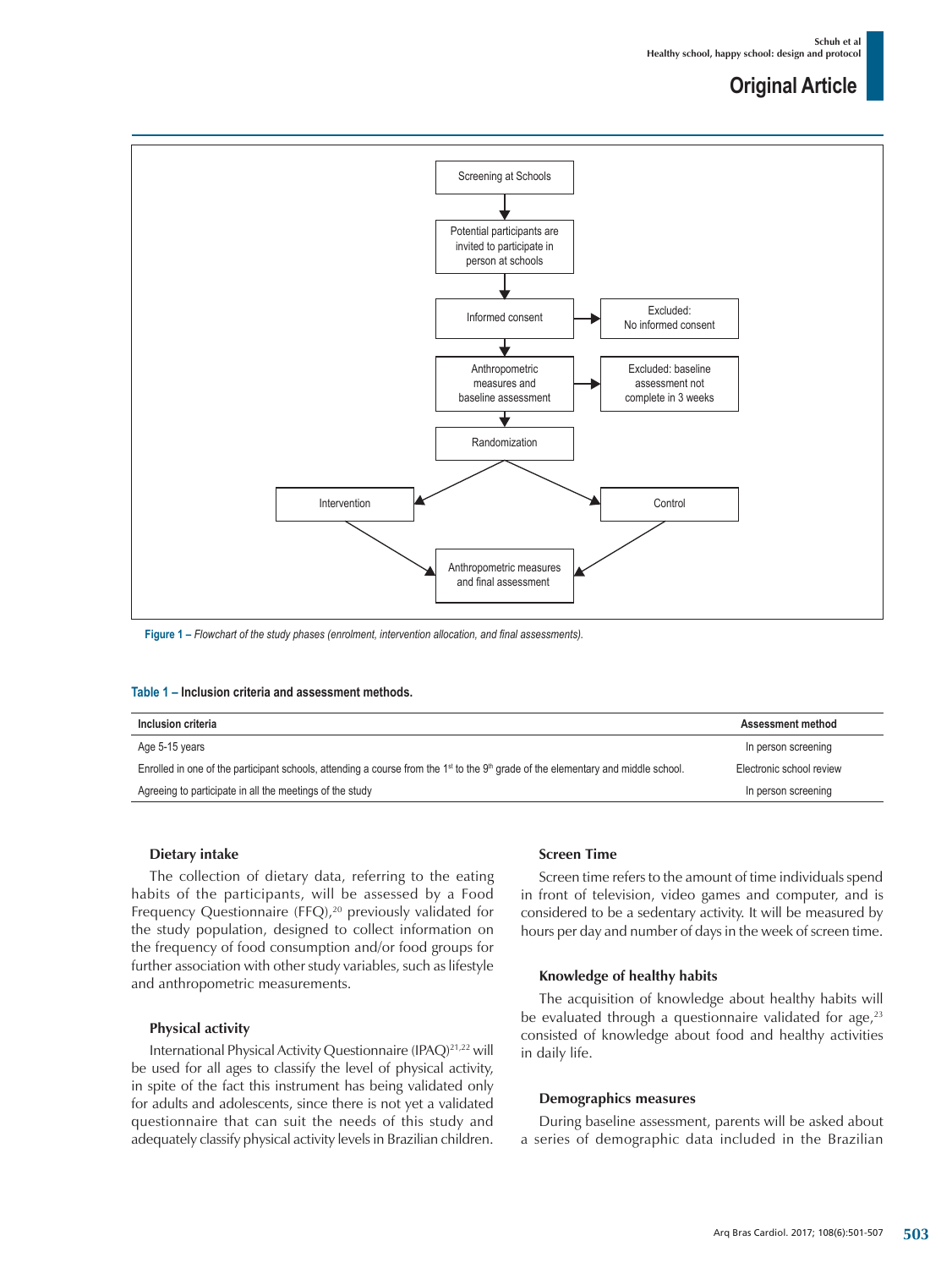Economic Classification Criterion by the Brazilian Association of Research Companies,<sup>24</sup> which includes: age; educational attainment of the family head; questions about household appliances and other family properties; street paving and treated water in the house.

# **Sample size**

The sample size was calculated to detect a difference in 0.2 kg/m² on BMI, with a standard deviation of 0.05, statistical power of 90% and alpha error of 0.05. An estimate of mean 19 kg/m² is used as obtained from our pilot study. A number of 99 participants per group was estimated using these parameters. To compensate for losses, the sample size will be increased by 10%.

# **Planned data analyses**

Collected data will be entered and analyzed using the Statistical Package for Social Sciences, version 17.0. Quantitative variables will be expressed as mean and standard deviation in the presence of normal distribution or median and interquartile range in the presence of asymmetric distribution. Qualitative variables are expressed as absolute and relative frequencies.

Adjusted analysis for primary and secondary outcomes will be performed using generalized estimating equations (GEE). The comparison between secondary outcomes will be performed using the nonparametric Wilcoxon test.

The level of significance for all tests will be 95% ( $\alpha = 0.05$ ) and will follow the intention to treat principle. P-values will be reported up to three decimal places with p-values < 0.005 reported as  $p < 0.005$ . The outcomes will be evaluated by a blind adjudicator.

# **Interventionists**

The interventions in this study will be delivered by the nutritionists of the Children and Adolescents Cardiovascular Prevention Group (PREVINA),<sup>25</sup> nutrition graduate students and health professional contributors employed by the City Hall (psychologists, physical education teachers, nurses). All interventionists will undergo extensive training on: intervention protocol; overall intervention objectives, content and format; and specific instructions for each intervention session.

# **Intervention description**

Intervention activities will occur monthly in the school multimedia room or sports court (Table 2). All activities will be offered in different school shifts and schedules so that all students in all classes can participate.

# **Usual care comparator**

Participants randomized to the control group will not receive any guidance during the study. Children will receive the usual care and recommendations through the school and health authorities.

Should the intervention prove to be effective, at the end of the study, the institutions allocated to the control group will receive all intervention activities if they wish.

# **Discussion**

This randomized clinical trial is intended to help filling a gap in the literature regarding simple, low-cost and effective interventions to deal with the epidemic of obesity and overweight in developing countries. Numerous studies show that overweight and obesity rates in the young in Latin America bring important economic and health consequences.<sup>26</sup> In spite of the need for individual approaches for children who are already overweight or obese, the international consensus is that prevention is the most realistic approach and the best value for money.27 It is therefore necessary to develop preventive interventions that can reach a larger number of children.

Facilitators and barriers for the development of healthy habits should be considered when designing a childhood overweight program. Adaptation to local culture and reality should also be a concern. One of the most important challenges of this study will be changing the approach to nutrition and physical activity. On that account, we designed interventions that include parents, teachers and students aimed at creating a positive impact on the health of children and adolescents.

The young need appropriate information to make healthy choices and change their sedentary behavior, but their parents and teachers are not always prepared to give that information. Therefore, involvement of trained health professionals specialized in the field is necessary in order to adequately provide that information. Given that children are exposed to the environment we create for them and that in Brazil they usually spend about 25 hours a week in school, it is important to design actions that seek to improve the school environment and create a healthy growth strategy.

The study also has some limitations, that must be addressed in future work. First, there is a possibility of cross-contamination of participants in the two intervention arms, since both interventions are delivered in a small city. Second, the trial does not evaluate the pubertal maturation, whose changes may impact on the body composition in childhood and early adolescence, such as weight gain in girls and a decline of body fat in pubertal boys.

In conclusion, we have described the basic rationale and design of the ongoing Healthy School, Happy School cluster-randomized trial. The study intervention aims to increase the ingestion of fresh food, reduce excessive consumption of sugary and processed foods, and reduce the hours of sedentary activities. The purpose of starting the dietary intervention at this stage of life is to develop a knowledge that will enable for healthy choices, providing opportunities for a better future for this population.

# Author contributions

Conception and design of the research: Schuh DS, Barbiero SM, Sica C, Pellanda LC; Acquisition of data: Goulart MR, Borges R; Analysis and interpretation of the data: Schuh DS, Goulart MR, Moraes DW, Pellanda LC;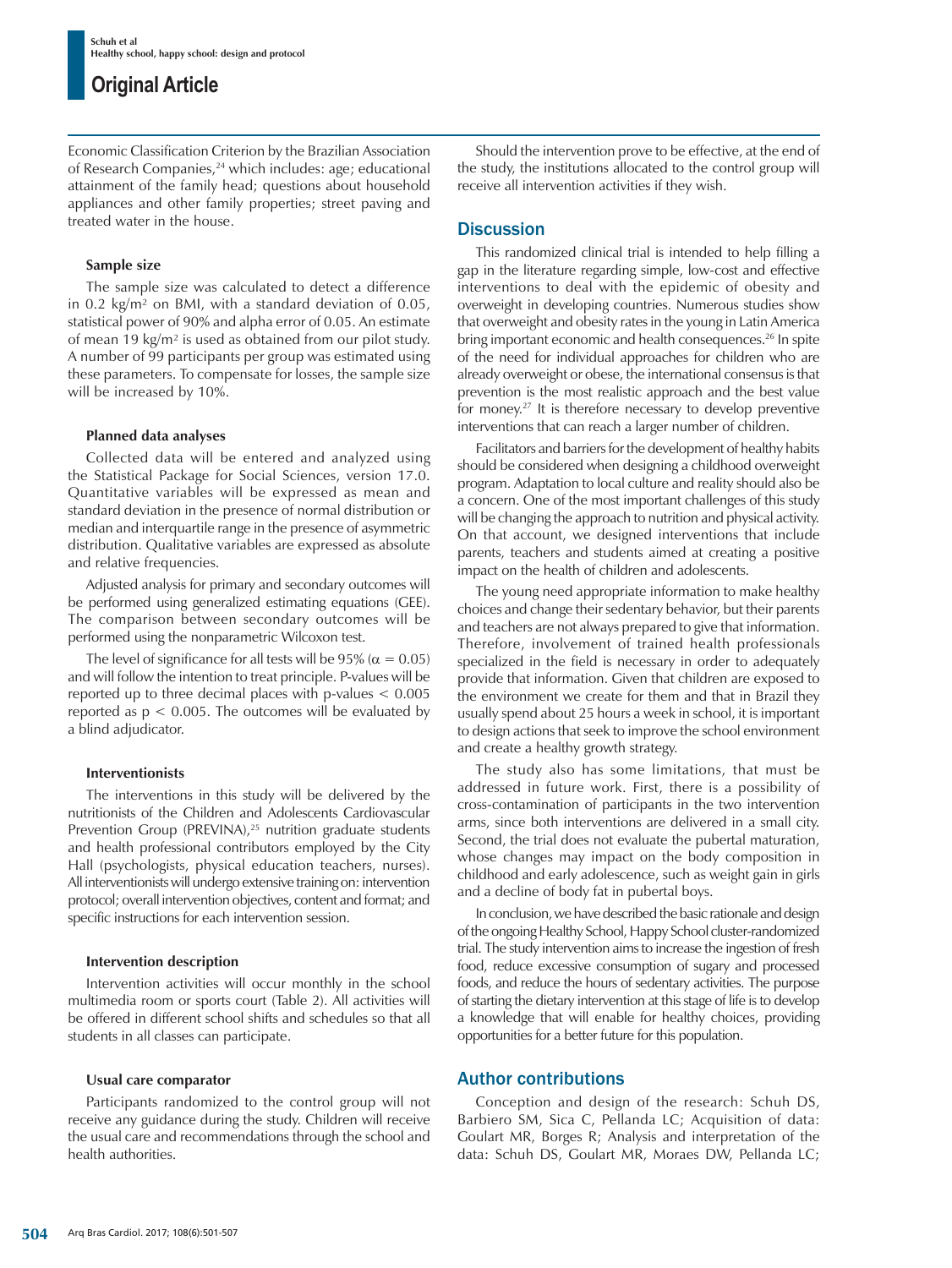# **Table 2 – Description of intervention activities**

| Intervention                                                         | Type     | <b>Description</b>                                                                                                                                                                                                                                                                                                                                                                                                                                                                                                                                                                                                                                                                                                                                                                                                                                                                                                                                                                                                                                                                                                                                                                                                                                                                                                                                                                                                                          | <b>Moment</b>                       |
|----------------------------------------------------------------------|----------|---------------------------------------------------------------------------------------------------------------------------------------------------------------------------------------------------------------------------------------------------------------------------------------------------------------------------------------------------------------------------------------------------------------------------------------------------------------------------------------------------------------------------------------------------------------------------------------------------------------------------------------------------------------------------------------------------------------------------------------------------------------------------------------------------------------------------------------------------------------------------------------------------------------------------------------------------------------------------------------------------------------------------------------------------------------------------------------------------------------------------------------------------------------------------------------------------------------------------------------------------------------------------------------------------------------------------------------------------------------------------------------------------------------------------------------------|-------------------------------------|
| Presentation of the program to<br>students, parents and teachers.    | Seminar  | A seminar approaching the following topics will be conducted: epidemiological data on obesity<br>and noncommunicable disease risk factors; dyslipidemia tracking; importance of school<br>intervention; presentation of the activities that will be developed during the school year;<br>reading and clarification of the Informed Consent Form.                                                                                                                                                                                                                                                                                                                                                                                                                                                                                                                                                                                                                                                                                                                                                                                                                                                                                                                                                                                                                                                                                            | 1st Month                           |
| Knowing what we eat.                                                 | Seminar  | The seminar will succinctly address the composition of food, approaching macronutrients,<br>fibers and food groups. As a task for the week, each class should study the vitamins and<br>prepare a poster on that topic during class time. As a homework assignment, all students<br>should create, with the help of parents, a list of five fruits and six vegetables they like to eat.<br>Three of them should be cooked vegetables and three of them raw vegetables.                                                                                                                                                                                                                                                                                                                                                                                                                                                                                                                                                                                                                                                                                                                                                                                                                                                                                                                                                                      | 2nd Month                           |
| The importance of water.                                             | Seminar  | The seminar will address the importance of water in our health and the consequences of<br>high consumption of sugary drinks. Soft drink consumption has increased in recent decades<br>in Latin America, and that is being referred as a contributor to the population weight gain.<br>Many schools sell soft drinks in the cafeteria and some children end up consuming them daily<br>without parents' knowledge.<br>The "Week without soda" challenge will be launched, in which children, parents and teachers<br>will commit to spend a week without drinking soft drinks, which will require the family<br>interaction and commitment for the accomplishment of the goal.                                                                                                                                                                                                                                                                                                                                                                                                                                                                                                                                                                                                                                                                                                                                                              | 3rd Month                           |
| Revolution in the kitchen: first<br>you taste, and then you like it. | Workshop | The workshop aims to propose an interaction among students, teachers, kitchen staff and<br>the food. Various whole foods (fruits, vegetables, breads, cakes, cookies) will be placed<br>on a table. Participants will be blindfolded and will have to randomly taste a food, describe<br>their sensory characteristics and perceptions (whether it is soft or hard, if it has good or<br>bad smell, if they like it or not) and try to guess what it is. After that, participants will be<br>invited to prepare their own snack with some of the vegetables they planted earlier in the<br>year, according to their preferences. As homework assignment, students will be asked<br>to help parents to make the salad for the family for a day, starting with the choice of food<br>in the supermarket. During class time, teachers, helped by a nutritionist, will work on the<br>dynamics of the traffic light food, where the food is classified according to the colors of the<br>traffic light. Green represents foods we should eat daily; yellow foods that can be eaten<br>more than once a week, but in moderation; and red are the forbidden foods to eat daily, but<br>which can be eaten on special occasions, like parties or the weekend. There will also be<br>a seminar for parents in order to provide information and ideas for preparation of healthy<br>snacks for school lunches best suited for the needs of children. | 4th Month                           |
| Let's Move! Physical Activity in<br>all moments!                     | Seminar  | The seminar will address the importance of physical activity in our health, and it will present<br>the physical activity programs that are available in the city. Activity ideas to do either<br>outdoors or at home, alone or in groups, will be suggested. A challenge will be launched:<br>"one disconnected day", in which students, parents and teachers will be invited to reduce<br>television and internet time to only two hours for a day. Reducing sedentary behaviors, such<br>as spending too much time watching television and using the computer, appears to contribute<br>to the reduction of daily calorie intake. Activity suggestions will be given for that day.                                                                                                                                                                                                                                                                                                                                                                                                                                                                                                                                                                                                                                                                                                                                                        | 5th Month                           |
| Where does my food<br>come from?                                     | Workshop | The workshop will have the participation of a city vegetable producer who will teach students<br>how to plant and take care of a small vegetable garden at school. In addition, each student<br>will receive seeds of green seasoning (parsley) to plant in a little vase previously decorated<br>during arts education class.                                                                                                                                                                                                                                                                                                                                                                                                                                                                                                                                                                                                                                                                                                                                                                                                                                                                                                                                                                                                                                                                                                              | 6th Month                           |
| Milk every day!                                                      | Seminar  | The seminar will address the importance of milk and dairy products in our diet and the<br>recommended amounts of ingestion. It will also address certain disorders related to milk<br>digestion, such as lactose intolerance and allergy to cow's milk protein.                                                                                                                                                                                                                                                                                                                                                                                                                                                                                                                                                                                                                                                                                                                                                                                                                                                                                                                                                                                                                                                                                                                                                                             | 7th Month                           |
| Bullying: we have to<br>talk about it!                               | Seminar  | A psychologist will conduct the seminar and address the meaning of the theme, bullying<br>types, and what to do if you fall victim. There will be a special meeting with teachers to<br>answer questions.                                                                                                                                                                                                                                                                                                                                                                                                                                                                                                                                                                                                                                                                                                                                                                                                                                                                                                                                                                                                                                                                                                                                                                                                                                   | 8th Month                           |
| German dances course                                                 | Workshop | It will be offered fortnightly lessons of German dances in school during one school year.<br>This course also aims to rescue the traditions and culture of the city, which was settled<br>mostly by Germans.                                                                                                                                                                                                                                                                                                                                                                                                                                                                                                                                                                                                                                                                                                                                                                                                                                                                                                                                                                                                                                                                                                                                                                                                                                | Ongoing activity<br>during the year |